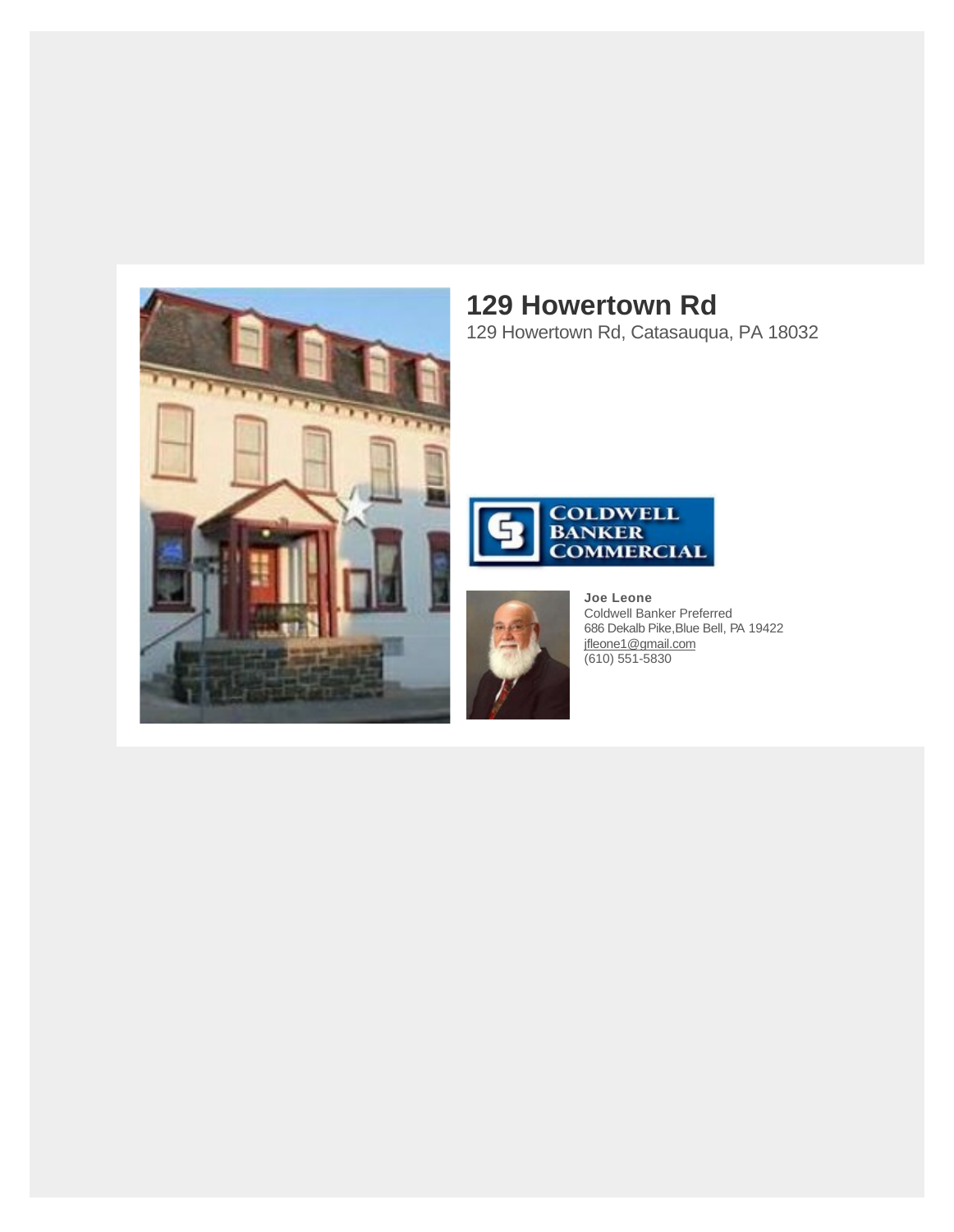

| Price:                 | \$500,000          |
|------------------------|--------------------|
| Property Type:         | Retail             |
| Property Sub-type:     | Restaurant         |
| <b>Building Class:</b> | $\mathcal{C}$      |
| Sale Type:             | Owner User         |
| Lot Size:              | $0.14$ AC          |
| Gross Leasable Area:   | 6,502 SF           |
| No. Stories:           | $\overline{2}$     |
| Year Built:            | 1870               |
| Tenancy:               | Multiple           |
| Zoning Description:    | R <sub>2</sub>     |
| APN / Parcel ID:       | 640818543259-1     |
| Walk Score ®:          | 70 (Very Walkable) |
| Transit Score ®:       | 25 (Some Transit)  |

## **129 Howertown Rd**

\$500,000

6000+Sf 3 story building For Sale. Formerly Richie's Public House. The Bar and restaurant is currently closed but the furniture fixtures and equipment remain just looking for a new owner. There are two bars sporting 20 taps each (40 taps) . 18 flat screen TV's, Pool table, Darts, Shuffleboard table and Jukebox just as you remember. In addition there are two apartments with two bedrooms each and a 2 car garage for additional income. One apartment is currently leased for \$1200/mo and the others is the owners apartment (Could also lease for \$1200/mo.) Garage (\$400/mo) is currently vacant. Here are the details of the front of the house: Bar #1- 12 Barstools and three (3) Four top Pub Tables (24 seats) Bar #2 -14 Barstools, two (2) four top Pub Tables and two (2) Six top tables (34 seats) . Game room has three (3) additional four top tables (12 seats). Total seating = 70. In addition to the bar there is plenty of restaurant equipment including three (3 )Pitco Fryers, Vulcan thermostat flat top , 6 gas burner Garland stove with flat top ,convection oven and two walk-in boxes. Infrastructure improvements include 4 LG Slim Heat Pump systems located strategically around the bar / restaurant area. This configuration allows for multi climate zones. Each unit is 12,000 BTU's and 13 SEER for efficient heating & cooling. Apartments are heated with a separate gas hot water boiler. There are 3 water heaters. Leased parking for 60 cars. WAIT there is MORE. New Chimney in 2017, All new wood floors in front of the house and there is a new glass washer behind Bar #1 All beer taps have separate

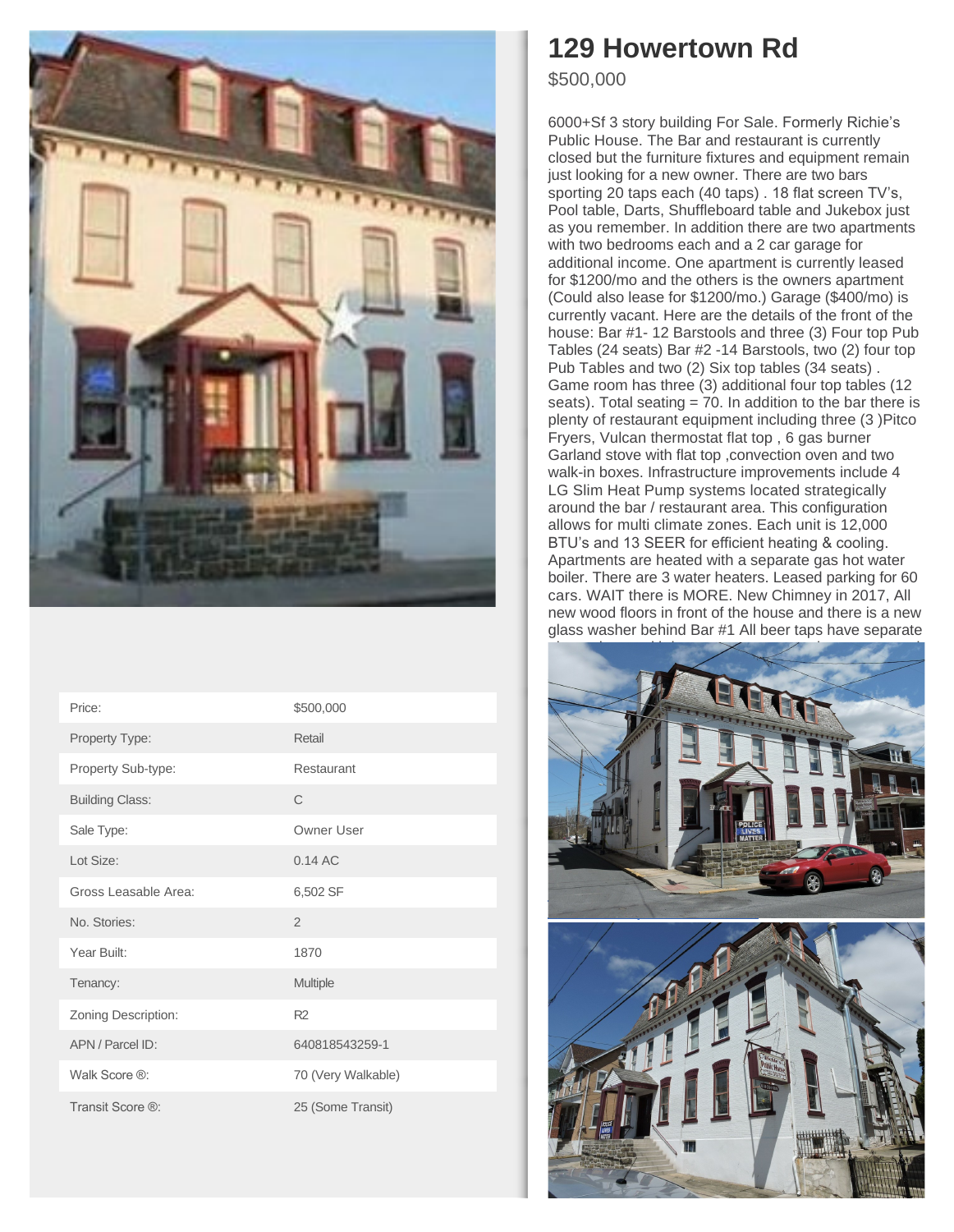## **Major Tenant Information**



**129 Howertown Rd, Catasauqua, PA 18032**